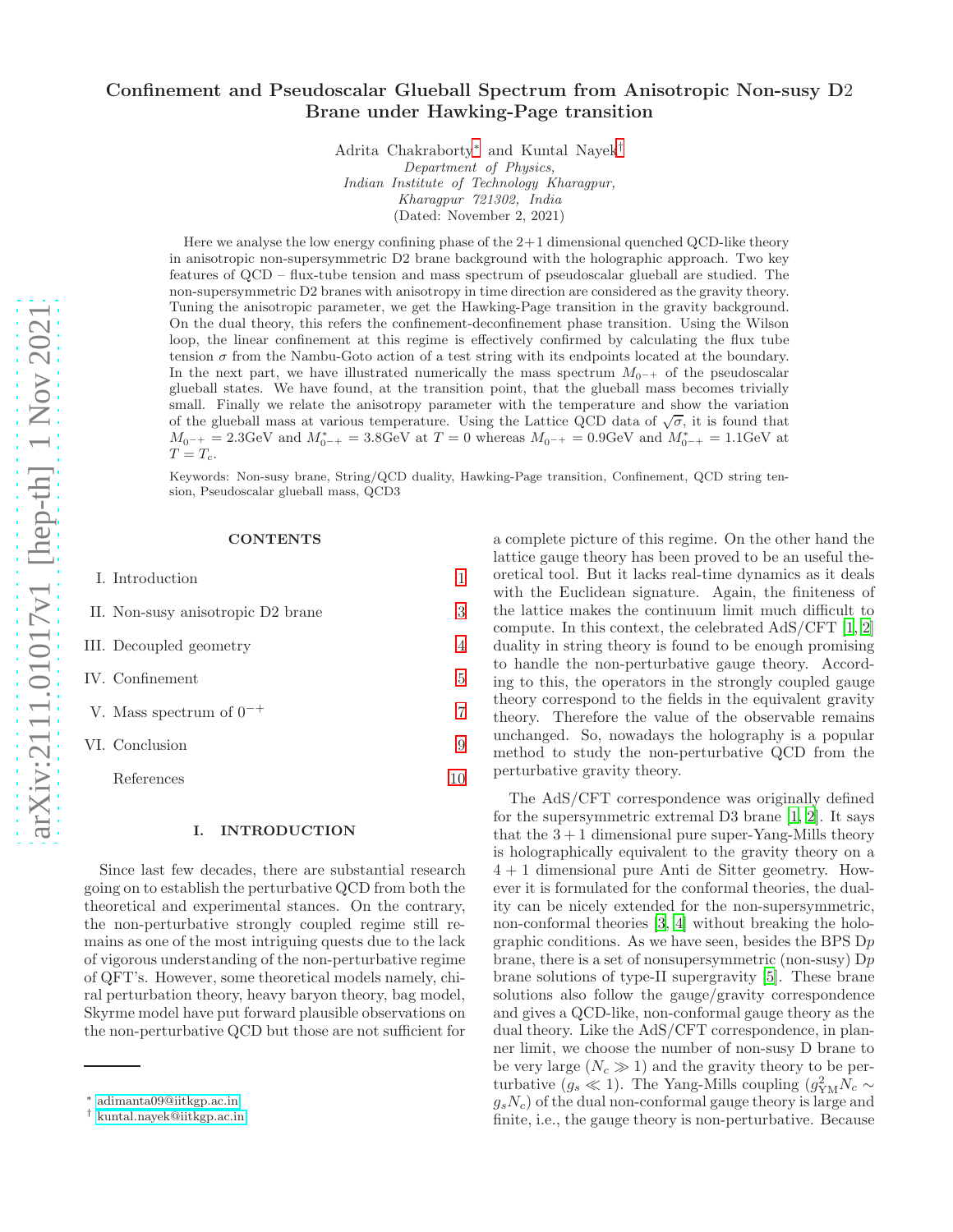of the non-conformality, in this case, the gauge theory experiences a fixed mass scale which can be interpreted as the Landau fixed point  $\Lambda$  of the QCD-like theory [\[4\]](#page-9-4). Again for the dilatonic-gravity theory, the dilaton field represents a non-constant effective gauge coupling which varies with the energy scale of the theory. Therefore the non-supersymmetric gauge/gravity duality has quite efficiently estimated salient QCD-like behaviours like the low energy confinement, gluon condensate, effective running coupling, chiral symmetry breaking etc [\[6](#page-9-6)[–13\]](#page-10-0) both in the three and four dimensions as well as some properties of Quark-Gluon Plasma [\[14\]](#page-10-1). Since the dual gauge theory is strongly coupled, according to holography, it does not allow the asymptotic freedom [\[15\]](#page-10-2) in this set-up and we can not find its the perturbative regime. Therefore the gauge/gravity duality in non-susy D brane gives a non-perturbative QCD-like theory. However there are some other approaches to study the QCD-like theory with holography [\[6\]](#page-9-6). One can use circular compactification on one of the longitudinal directions of the BPS D3 or D4 brane to study three or four dimensional QCD respectively. This compactified direction breaks the conformal symmetry and gives a mass scale in the gauge theory. Also there are some Lattice QCD calculations where people have studied various properties of the nonperturbative QCD [\[16](#page-10-3)[–20\]](#page-10-4).

The heavy ion collisions at RHIC, LHC has unraveled the quark-gluon plasma (QGP) as a strongly interacting relativistic fluid at high energy. At that plasma state, the hadrons completely dissolve into free quarks and gluons which is called the deconfined state of QCD. Whereas at the low energy, the gluons form bound states – glueballs, which is named as the confined phase. As the temperature decreases the deconfined phase starts to proceed towards the confinement due to the dominating self interaction, and gives a phase transition at a finite critical temperature (expected to be  $150 - 200$ MeV). However according to some recent works [\[21](#page-10-5), [22\]](#page-10-6), this transition is not a sharp-edged transition rather a cross-over between these two phases. So, in a range of temperature around the transition point it is expected to have a mixed state of gluons and glueballs – named as partially deconfined state. Since the glueball of the confined state completely annihilates into the free gluons in the deconfined state, the mass spectrum of the glueball is expected to show some significant behaviour during the transition. In this article we are intended to present such behaviour of the pseudoscalar glueball along with the QCD string tension in a  $2 + 1$  dimensional QCD-like model.

In this article, to study the  $2 + 1$  dimensional QCDlike theory, we consider a stack of  $N_c$  number of dilatonic, non-susy, anisotropic D2 brane. Here the anisotropy has been introduced along the time direction of the  $2 + 1$ dimensional worldvolume. The anisotropic D brane solutions involve an extra parameter than the isotropic one, which controls the anisotropy and can be called as the anisotropy parameter. Now varying this parameter one can arrive the Hawking-Page (HP) transition for the non-susy D2 brane. Initially the decoupled geometry of the aforementioned gravity theory is anisotropic non-AdS but assymptotically it gives a thermal AdS geometry in  $3 + 1$  dimension. At a particular value of the anisotropy parameter, the gravity background transformed into the black D2 brane [\[23](#page-10-7)]. This transformation of the gravity theory represents the confinement-deconfinement transition in the  $2+1$  dimensional gauge theory. Therefore to study the phase transition in this 2+1 dimensional QCDlike theory, we study the confinement and pseudoscalar glueball spectrum in this anisotropic gravity background. Then we analyse the evolution of those quantities at the HP transition. Here we take an open string as a probe and a  $Q - \bar{Q}$  pair on the boundary. The open string hanging into the bulk, connects these  $Q$  and  $\overline{Q}$  at its end points. Now we employed the holographic conditions which says that the thermal expectation value of the Wilson loop [\[24](#page-10-8)[–28\]](#page-10-9) is the minimal worldsheet area swept out by the open string in the bulk theory. It computes the  $Q - Q$  binding potential. Further, taking the  $Q - Q$  separation large enough we find the linear potential and the flux tube tension. As the anisotropy parameter is zero, we can recover the flux tube tension of the isotropic background [\[29](#page-10-10)]. In the next part we take the axion field's fluctuation in this gravity background. The axion field of the bulk couples to the pseudoscalar glueball on the boundary. So we calculate the pseudoscalar glueball mass from the equation of motion of the axion's fluctuation using the WKB approximation. However there are various articles on the  $2+1$  dimensional Yang-Mills theory where the pseudoscalar glueball spectrum has been found analytically [\[30](#page-10-11)[–34](#page-10-12)] as well as using the holographic [\[2,](#page-9-2) [9,](#page-9-7) [35](#page-10-13)] and Lattice QCD [\[36](#page-10-14)[–38\]](#page-10-15) technique. Here we show the variation of the spectrum during the phase transition. We also plot the ratio of the glueball mass to the square root of the string tension and it remains constant. In our observation, we find that the glueball mass decreases significantly near the transition point and becomes small but non-zero at the transition point. However the massgap between two consecutive energy levels becomes trivially small. The existence of this non-vanishing glueball mass at the transition point can be explained in terms of the partial deconfinement. Finally we give an empirical interpretation of temperature in terms of the anisotropy parameter of the gravity background. This relation is argued by two facts; (i) the decoupled gravity background is asymptotically AdS, and (ii) it shows HP transition.

Our paper detail the study in the following sections as mentioned below. In section II the non-supersymmetric anisotropic D2 brane solution has been revisited followed by its decoupled geometry at the low energy limit in section III. Section IV is devoted to establish the confinement property of our theory. Computation of pseudoscalar glueball masses has been covered in section V which is then followed by discussions and concluding remarks along with future directions.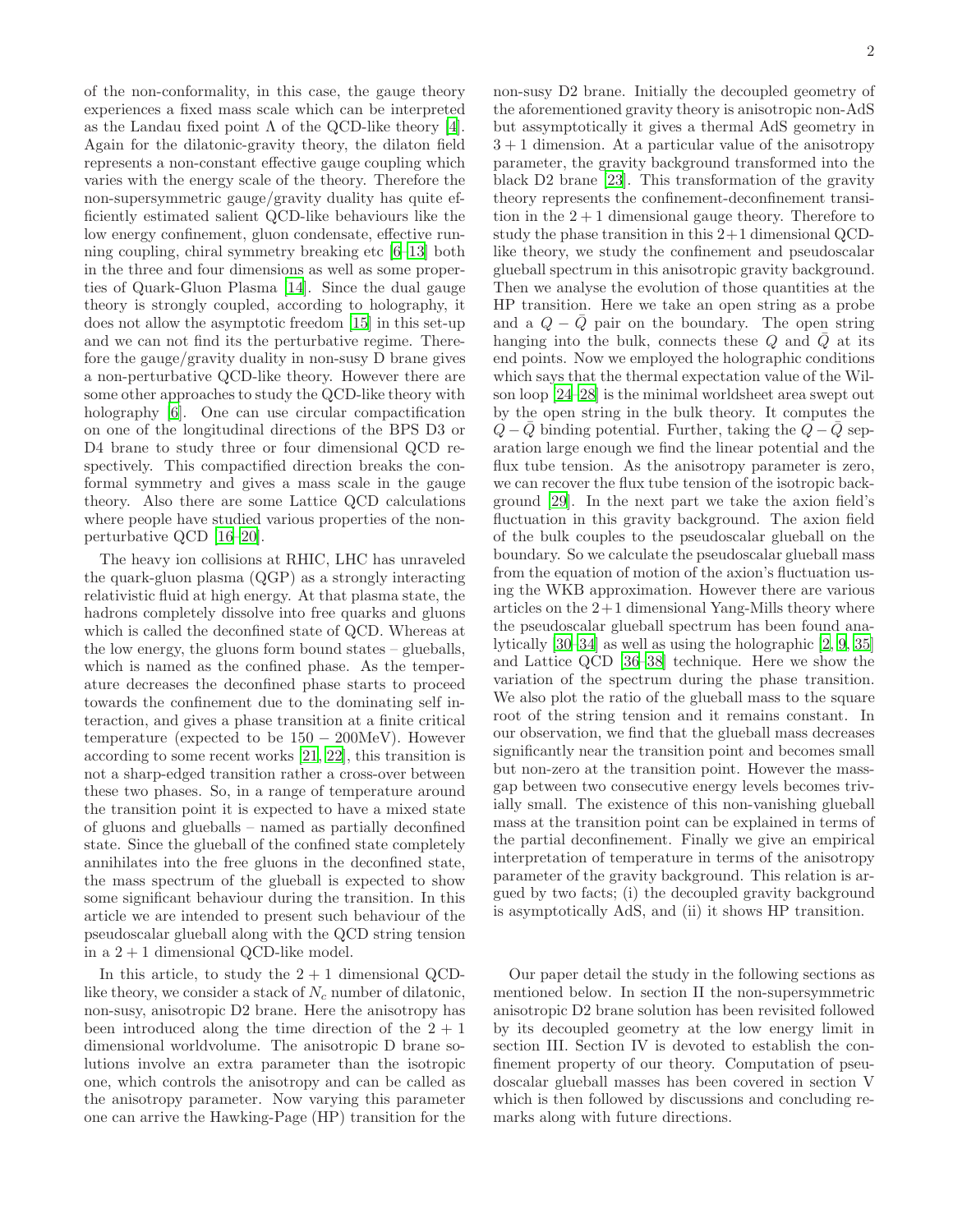## <span id="page-2-0"></span>II. NON-SUSY ANISOTROPIC D2 BRANE

The family of non-supersymmetric Dp brane solutions of type-II supergravity includes some of its sector showing anistropic behaviour in the directions of worldvolume [\[5,](#page-9-5) [39](#page-10-16)]. As we have seen, due to unequal ADM mass and charge, the non-susy isotropic branes do not support the well-known BPS bounds and hence cause the breaking of conformal supersymmetry of the gauge theory living in their respective worldvolume. In the extremal limit, they are found to merge into the BPS ones. Similar nature is exhibited by the gauge theories associated with the anisotropic sector. However, these solutions involve one extra parameter than the isotropic branes, which comes into play because of the anisotropy along one of the worldvolume directions – say, anisotropy parameter. At a particular value of this anisotropy parameter, the anisotropic non-susy D2 brane reduces to the black D2 brane. Therefore varying that parameter we get the Hawking-Page transition and that parameter can be related to a temperature like quantity in the gauge theory [\[40](#page-10-17)]. Like the isotropic non-susy brane, other parameters of the gravity theory are related to the gluon condensate and the fixed mass scale of the corresponding gauge theory [\[4,](#page-9-4) [29\]](#page-10-10). Following the equation of motion of the gravity background, all of these parameters are equipped with suitable parametric relations. Akin to the case for isotropic non-susy branes, the low energy decoupled geometry of the anisotropic brane is not conformally invariant. The non-conformality of this D2 brane reasons the presence of a fixed energy scale. Again according to the holographic dictionary, the non-constant dilaton field claims the effective coupling of the corresponding gauge theory to be energy-scale dependent. Here, the anisotropic non-susy D2 brane can be written in Einstein frame from the eq. (4) & (5) of [\[39](#page-10-16)] by putting  $p = 2$  and  $q = 0$  as

$$
ds^{2} = F^{\frac{3}{8}} \left(H\tilde{H}\right)^{\frac{2}{5}} \left(\frac{H}{\tilde{H}}\right)^{\frac{\delta_{1}}{4} + \frac{1}{10}\delta_{2} + \frac{1}{10}\delta_{0}} \left(dr^{2} + r^{2}d\Omega_{6}^{2}\right)
$$

$$
+ F^{-\frac{5}{8}} \left(-\left(\frac{H}{\tilde{H}}\right)^{\frac{\delta_{1}}{4} + \frac{1}{2}\delta_{2} + \frac{1}{2}\delta_{0}} dt^{2} + \left(\frac{H}{\tilde{H}}\right)^{-\frac{3}{4}\delta_{1} - \frac{3}{2}\delta_{2} + \frac{1}{2}\delta_{0}} dx_{1}^{2} + \left(\frac{H}{\tilde{H}}\right)^{-\frac{3}{4}\delta_{1} + \frac{1}{2}\delta_{2} - \frac{3}{2}\delta_{0}} dx_{2}^{2}\right)
$$

$$
e^{2\phi} = g_{s}^{2} F^{\frac{1}{2}} \left(\frac{H}{\tilde{H}}\right)^{\delta_{1} - 2\delta_{2} - 2\delta_{0}}
$$

$$
F_{[6]} = \hat{Q} \text{Vol}(\Omega_{6}) \tag{1}
$$

where the harmonic functions are

$$
F = \left(\frac{H}{\tilde{H}}\right)^{\alpha} \cosh^2 \theta - \left(\frac{H}{\tilde{H}}\right)^{-\beta} \sinh^2 \theta \tag{2}
$$

$$
H = 1 + \frac{\omega^5}{r^5}, \quad \tilde{H} = 1 - \frac{\omega^5}{r^5}
$$
 (3)

Here the  $2 + 1$ -dimensional world volume is defined with the coordinates  $(t, x_1, x_2)$ , whereas the seven-dimensional transverse space is defined by the spherical coordinates  $(r, \Omega_6)$ . r being the radial coordinate defines the energy scale of the worldvolume theory. The bulk geometry experiences a singularity at  $r = \omega$  and asymptotically becomes 9 + 1-dimensional Minkowski metric as  $r \to \infty$ . The dilaton field  $\phi$  is non-constant and function of r in this background and asymptotically reduces to  $\phi_0$ . Thereby it is obvious that the effective coupling ( $\sim e^{\phi}$ ) is also a function of the energy scale.  $\theta$  is the dimensionless charge parameter, related to the total Ramond-Ramond (RR) charge Q of the brane. The parameters follow the mutual relation between them as

$$
\alpha - \beta = -\frac{3}{2}\delta_1 \n\frac{1}{2}\delta_1^2 + \frac{1}{2}\alpha\beta + \frac{2}{5}\delta_2\delta_0 = \frac{6}{5}(1 - \delta_2^2 - \delta_0^2) \n\hat{Q} = 5(\alpha + \beta)\omega^5 \sinh 2\theta
$$
\n(4)

Now we take a convenient choice for  $\delta_2$  as  $\delta_2 = \delta_0$  and then replace  $\delta_0$  using the relation  $\delta_1 + 2\delta_0 = 2\delta$  to ensure of the presence of anisotropy only along the time direction of the worldvolume. This modifies the metric as well as the associated dilaton and flux as

<span id="page-2-1"></span>
$$
ds^{2} = F^{\frac{3}{8}} \left(H\tilde{H}\right)^{\frac{2}{5}} \left(\frac{H}{\tilde{H}}\right)^{\frac{3}{20}\delta_{1} + \frac{\delta}{5}} \left(dr^{2} + r^{2}d\Omega_{6}^{2}\right)
$$

$$
+ F^{-\frac{5}{8}} \left(\frac{H}{\tilde{H}}\right)^{-\frac{1}{4}\delta_{1} - \delta} \left(-\left(\frac{H}{\tilde{H}}\right)^{2\delta} dt^{2} + dx_{1}^{2} + dx_{2}^{2}\right)
$$

$$
e^{2\phi} = g_{s}^{2} F^{\frac{1}{2}} \left(\frac{H}{\tilde{H}}\right)^{3\delta_{1} - 4\delta}
$$

$$
F_{[6]} = \hat{Q} \text{Vol}(\Omega_{6}) \tag{5}
$$

The second of three parametric relations reduces to

<span id="page-2-2"></span>
$$
\delta_1^2 + \frac{5}{12}\alpha\beta + \frac{7}{3}(\delta^2 - \delta\delta_1) = 1, \tag{6}
$$

whereas the other two remain the same. We consider the coordinate transformation for radial coordinate r as

<span id="page-2-3"></span>
$$
r = \rho \left(\frac{1 + \sqrt{G(\rho)}}{2}\right)^{\frac{2}{5}}
$$
 where,  $G(\rho) = 1 + \frac{\rho_2^5}{\rho^5}$  (7)

and  $\rho_2^5 = 4\omega^5$ . This reduces the harmonic function F as

<span id="page-2-4"></span>
$$
F = G^{\frac{\alpha}{2}} \cosh^2 \theta - G^{-\frac{\beta}{2}} \sinh^2 \theta \tag{8}
$$

1) Now the new coordinate  $\rho$  defines the relevant length scale of the theory herein and  $\rho_2$  is a constant fixed point on that length scale having the mass dimension −1. Following the BPS brane's terminology, we can call  $\rho_2$  as the mass parameter. In this new coordinate the singularity of the background sits at  $\rho = 0$ . Now the definition of the harmonic function  $G(\rho)$  demands its value to be always greater than 1. Consequently, the validity of the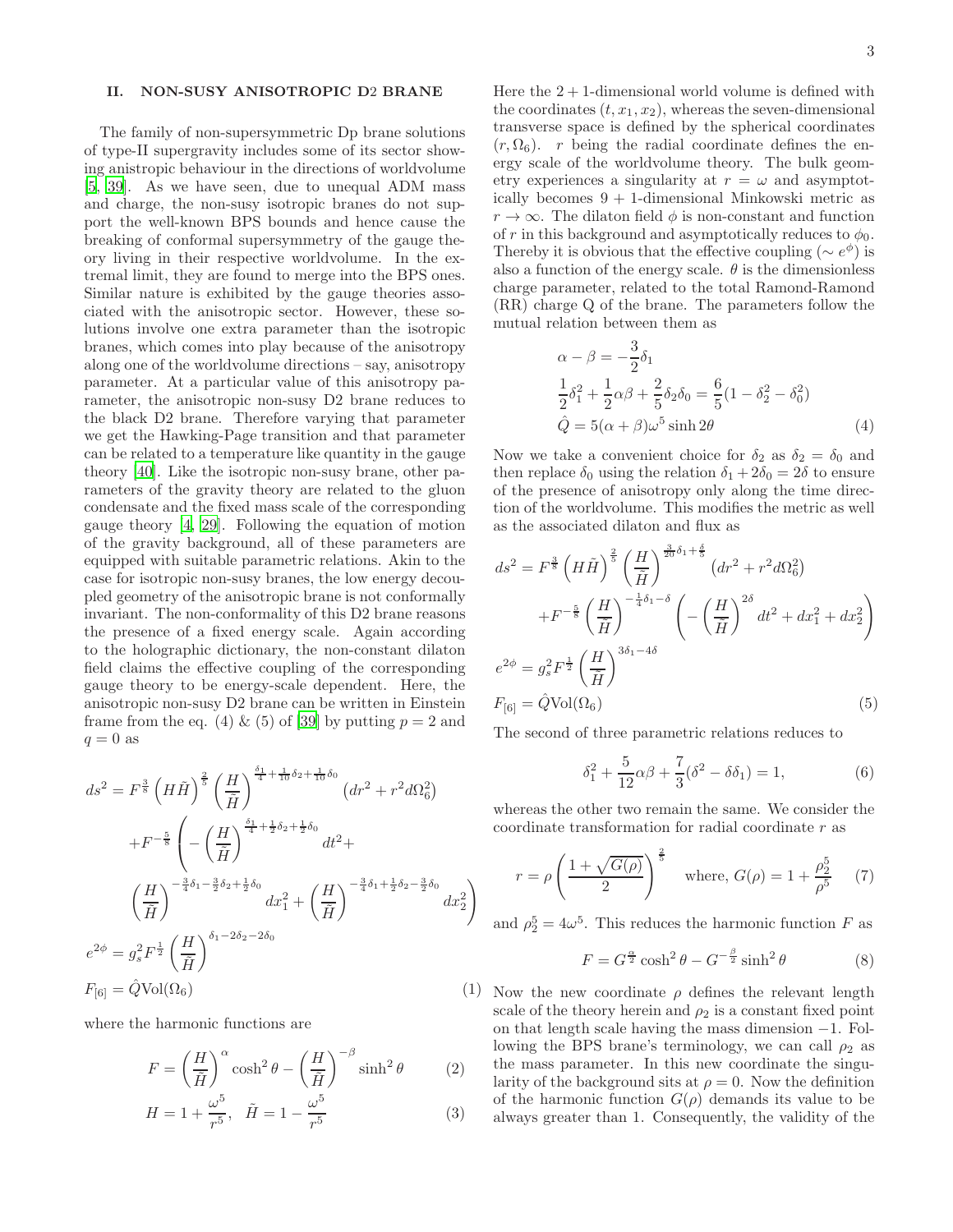metric in the range  $0 < \rho < \infty$  refers  $F(\rho)$  to be positive assuming  $\alpha > \beta$ . In this new radial coordinate  $\rho$ , the metric [\(5\)](#page-2-1) becomes

<span id="page-3-1"></span>
$$
ds^{2} = F^{\frac{3}{8}}G(\rho)^{\frac{1}{5} + \frac{3}{40}\delta_{1} + \frac{\delta}{10}}\left(\frac{d\rho^{2}}{G(\rho)} + \rho^{2}d\Omega_{6}^{2}\right) + F^{-\frac{5}{8}}G(\rho)^{-\frac{1}{8}\delta_{1} - \frac{1}{2}\delta}\left(-G(\rho)^{\delta}dt^{2} + dx_{1}^{2} + dx_{2}^{2}\right) e^{2\phi} = g_{s}^{2}F^{\frac{1}{2}}G(\rho)^{\frac{3}{2}\delta_{1} - 2\delta} F_{[6]} = \hat{Q} \text{Vol}(\Omega_{6})
$$
(9)

Without loosing any information, to simplify our computation, we use a particular constraint on the parameters by choosing  $\alpha + \beta = 2$ . This gives  $\alpha = 1 - \frac{3}{4}\delta_1$  and  $\beta = 1 + \frac{3}{4}\delta_1$ . With these values of  $\alpha$  and  $\beta$  in hand, we reduce the expression of  $F(\rho)$  as  $F(\rho) = G^{-\frac{\beta}{2}} f(\rho)$ , with  $f(\rho) = 1 + \frac{\rho_2^5}{\rho^5} \cosh^2 \theta$ . We can also solve the parametric equation  $(6)$  and write  $\delta_1$  as a function of  $\delta$  as follows.

$$
\delta_1 = \frac{4}{21} \left( 8\delta \pm \sqrt{21 - 20\delta^2} \right)
$$

This defines the range of  $\delta$  as  $-\sqrt{\frac{21}{20}} \leq \delta \leq \sqrt{\frac{21}{20}}$  for real  $\delta_1$ . Among these two roots of  $\delta_1$ , we will use the root with '+' sign in our numerical studies. Because of this choice we shall have a dilaton field which decreases monotonically with  $|\delta|$  in the range  $-\sqrt{\frac{21}{20}} \le \delta \le 0$  and, in addition, this indicates the QCD like properties of the effective gauge coupling. Therefore, considering all of the parametric relations it is quite evident that we are left with three independent parameters, namely  $\rho_2$ ,  $\theta$  and δ. With this constraint relation of the parameters, the metric [\(9\)](#page-3-1) in string frame can be written as,

<span id="page-3-2"></span>
$$
ds^{2} = f^{\frac{1}{2}}G(\rho)^{-\frac{1}{20} + \frac{21}{80}\delta_{1} - \frac{2}{5}\delta} \left(\frac{d\rho^{2}}{G(\rho)} + \rho^{2}d\Omega_{6}^{2}\right)
$$
  
+ 
$$
f^{-\frac{1}{2}}G(\rho)^{\frac{1}{4} + \frac{7}{16}\delta_{1} - \delta} \left(-G(\rho)^{\delta}dt^{2} + dx_{1}^{2} + dx_{2}^{2}\right)
$$
  

$$
e^{2\phi} = g_{s}^{2}f^{\frac{1}{2}}G(\rho)^{-\frac{1}{4} + \frac{21}{16}\delta_{1} - 2\delta}
$$
  

$$
F_{[6]} = \hat{Q} \text{Vol}(\Omega_{6})
$$
 (10)

The Hawking-Page transition [\[41](#page-10-18)] in the anisotropic non-susy Dp brane background has been already discussed in [\[39](#page-10-16)]. Here we briefly present the same for the above gravity background. At  $\delta = -1$  we have  $\delta_1 = -\frac{4}{3}$ and  $-\frac{12}{7}$ . Then we shift the singularity of the metric by taking a coordinate transformation  $r^5 = \rho^5 + \rho_2^5$ . For  $\delta = -1$  and  $\delta_1 = -\frac{12}{7}$ , the metric [\(10\)](#page-3-2) reduces to the standard black D2 brane in the Einstein frame of the following form.

$$
ds^{2} = \bar{H}(r)^{\frac{3}{8}} \left( \frac{dr^{2}}{\tilde{f}(r)} + r^{2} d\Omega_{6}^{2} \right)
$$

$$
+ \bar{H}(r)^{-\frac{5}{8}} \left( -\tilde{f}(r) dt^{2} + dx_{1}^{2} + dx_{2}^{2} \right)
$$

$$
e^{2\phi} = g_{s}^{2} \tilde{H}(r)^{\frac{1}{2}}
$$
(11)
$$
\bar{H}(r) = 1 + \frac{\rho_{2}^{5} \sinh^{2} \theta}{r^{5}}; \quad \tilde{f}(r) = 1 - \frac{\rho_{2}^{5}}{r^{5}}
$$

It processes an well-defined temperature  $(T \sim \frac{1}{\rho_2 \cosh \theta})$ of the theory. However, for another set of values,  $\delta = -1$ and  $\delta_1 = -\frac{4}{3}$ , we get a deformed form of the black D2 brane which is given below.

$$
ds^{2} = \bar{H}(r)^{\frac{3}{8}} \tilde{f}(r)^{\frac{1}{40}} \left(\frac{dr^{2}}{\tilde{f}(r)} + r^{2} d\Omega_{6}^{2}\right) + \bar{H}(r)^{-\frac{5}{8}} \tilde{f}(r)^{-\frac{1}{24}} \left(-\tilde{f}(r)dt^{2} + dx_{1}^{2} + dx_{2}^{2}\right) e^{2\phi} = g_{s}^{2} \tilde{H}(r)^{\frac{1}{2}} \tilde{f}(r)^{-\frac{1}{2}}
$$
(12)

At the regime  $\rho_2 \ll r$ , this can merge to the standard black D2 brane, assuming  $\tilde{f}(r)^{\frac{1}{40}} \approx 1 - \frac{1}{40}$  $\frac{\rho_2^5}{r^5} \approx 1$  and  $\tilde{f}(r)^{-\frac{1}{24}} \approx 1 + \frac{1}{24}$  $\frac{\rho_2^5}{r_2^5} \approx 1$ . Therefore, in general the nonsusy anisotropic D2 brane reduces to the black D2 brane at  $\delta = -1$ . This is a particular case of the Hawking-Page transition which represents the deconfinement transition of the holographically dual gauge theory. In this respect, we can also conclude that the anisotropy parameter  $\delta$  is one of the controllers of the temperature.

#### <span id="page-3-0"></span>III. DECOUPLED GEOMETRY

Same as the known AdS/CFT correspondence, the non-supersymmetric gauge/gravity duality [\[3](#page-9-3)] also requires that the two theories on each side of the duality to be entirely decoupled from each other at the low energy limit. This needs the gravitational excitations in the bulk to be decoupled from the worldvolume gauge theory on the brane. At low energy scale, the nature of the scattering cross-sections for these excitations confirms the decoupling of the near brane regime from the ten dimensional bulk. Such decoupled geometry [\[4](#page-9-4)] eventually produces a non-AdS background dual to the non-supersymmetric YM-like gauge theory. Exactly similar picture is observed even for anisotropic non-susy D2 brane. In the low energy decoupling limit, the string length scale becomes so small, i.e.,  $\ell_s \to 0$ , that all other length scales in the theory become much higher than  $\ell_s$ . Again, in decoupling limit, the charge of the brane is very large resulting in large radius of curvature of transverse space in string unit, so that the supergravity approximation remains valid in the corresponding energy scale. Now, following the decoupled geometry of the nonsusy D3 brane [\[4](#page-9-4)], we can find the same by re-scaling the length scale  $\rho$  accordingly as given below.

<span id="page-3-3"></span>
$$
\rho = \alpha' u \qquad \rho_2 = \alpha' u_2
$$

$$
\cosh^2 \theta = \frac{L}{u_2^5 \alpha'^2} \tag{13}
$$

where  $\alpha' = \ell_s^2$  and  $L = 3\pi^2 g_{YM}^2 N_c$  is a well-known  $^{\circ}$ tHooft coupling of 2 + 1 dimensional Yang-Mills theory,  $g_{YM}^2$  and  $N_c$  respectively being the coupling for  $2+1D$ pure YM theory and the number of the color charges in that theory [\[2\]](#page-9-2). In the bulk theory,  $N_c$  is the number of the anisotropic non-susy D2 brane and  $g_{\text{YM}}^2$  is related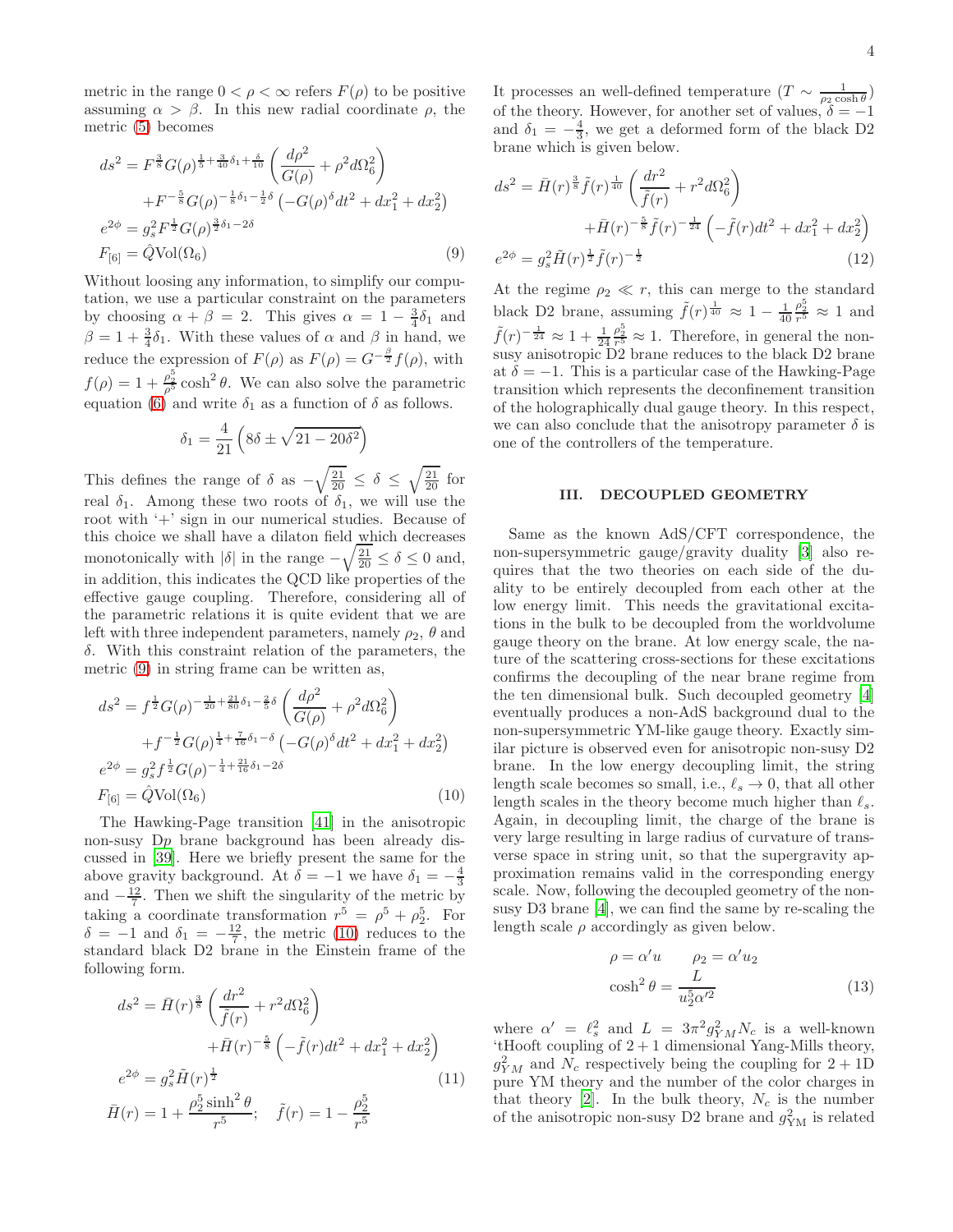to the string coupling  $g_s$  as  $g_{\text{YM}}^2 = 2g_s \alpha'^{-\frac{1}{2}}$ . As  $g_s$  is dimensionless, the Yang-Mills coupling in  $2 + 1$  dimension has dimension of mass. Here  $u$  is the new radial coordinate in string unit with mass dimension +1 and hence defines the transformed energy scale of the decoupled theory. Whereas  $u_2$  represents the aforementioned constant fixed point on the energy scale having the dimension of mass. In this decoupling limit the harmonic functions in [\(7\)](#page-2-3) and [\(8\)](#page-2-4) reduce to the following form.

$$
G(\rho) \to 1 + \frac{u_2^5}{u^5} \equiv G(u); \qquad f(\rho) \to \frac{L}{u^5 \alpha'^2}
$$
 (14)

Then using the above scaling [\(13\)](#page-3-3) in [\(10\)](#page-3-2) we achieve the decoupled or throat geometry of the anisotropic non-susy D2 brane.

<span id="page-4-1"></span>
$$
\frac{ds^2}{\alpha'} = \sqrt{\frac{L}{u^5}} G(u)^{-\frac{1}{20} + \frac{21}{80}\delta_1 - \frac{2}{5}\delta} \left(\frac{du^2}{G(u)} + u^2 d\Omega_6^2\right) \n+ \sqrt{\frac{u^5}{L}} G(u)^{\frac{1}{4} + \frac{7}{16}\delta_1 - \delta} \left(-G(u)^{\delta} dt^2 + dx_1^2 + dx_2^2\right) \ne^{2\phi} = \frac{g_s^2}{\alpha'} \sqrt{\frac{L}{u^5}} G(u)^{-\frac{1}{4} + \frac{21}{16}\delta_1 - 2\delta} \nF_{[6]} = \hat{Q} \text{Vol}(\Omega_6)
$$
\n(15)

This geometry is quite clearly a non-AdS one without any conformal symmetry. The radius of curvature of the transverse six dimensional sphere is proportional to L. At the low energy limit as  $\alpha' \to 0$ , along with the planner limit  $N_c \to \infty$ , we take the perturbative gravity theory, i.e.  $g_s \to 0$ . This ensures a large finite value of L and further the validity of the supergravity in the decoupled background. The dual gauge theory becomes strongly coupled because of the large  $g_{\text{YM}}^2 N_c$ . In the decoupled gravity theory, besides the number of brane  $N_c$  we have a dimensionfull parameter  $u_2$  and a dimensionless parameter  $\delta$ . However we have only one dimensionfull independent quantity in the  $2 + 1$ dim YM theory at zero temperature which is the gauge coupling. Therefore the parameters  $u_2$  is related to the gauge coupling ('tHooft coupling)  $g_{\text{YM}}^2 N_c$ . Using the standard relation  $e^{\phi} \approx \frac{\lambda^{\frac{5}{2}}}{N_c}$ we can define the dimensionless effective gauge coupling  $\lambda^2$ . The expression of the dilaton in the low energy decoupled geometry [\(15\)](#page-4-1) gives the effective gauge coupling as

$$
\lambda^{2} = \frac{1}{(6\pi^{2})^{\frac{4}{5}}} \left(\frac{L}{u}\right) \left(1 + \frac{u_{2}^{5}}{u^{5}}\right)^{-\frac{1}{10} + \frac{21}{40}\delta_{1} - \frac{4}{5}\delta}
$$

where we use  $g_{\rm YM}^2 = 2g_s \alpha'^{-\frac{1}{2}}$  and  $L = 3\pi^2 g_{YM}^2 N_c$ . It shows that the  $\lambda$  is a monotonically increasing function of the energy scale  $u$ . Such behaviour of coupling is very much similar to the QCD-like theory and also with the 2+1D YM theory studied from the isotropic non-susy D2 brane [\[29\]](#page-10-10). It also depends on the background parameters  $\delta$  and  $u_2$ . At fixed  $u, \lambda^2$  decreases with the increasing absolute value of the parameter  $\delta$ . At  $\delta = -1.0$ ,  $\lambda^2 \sim \frac{1}{u}$ same as the BPS D2 brane. The suitable range of  $u$  must

be chosen accordingly so that the effective coupling remains not so large to discard the validity of supergravity and also not so small to make holographic interpretation inappropriate. For  $u \gg u_2$ ,  $\lambda \sim \frac{g_{YM}^2 N_c}{u}$  which is exactly similar as the BPS D2 brane. The gauge theory in this range is super-YM theory. In IR regime, for  $u \ll u_2$ , the  $\lambda$  diverges as

$$
\lambda^2 = \frac{L}{(6\pi^2)^{\frac{4}{5}}} \frac{u_2^{-\frac{1}{2} + \frac{21}{8}\delta_1 - 4\delta}}{u^{\frac{1}{2} + \frac{21}{8}\delta_1 - 4\delta}}\tag{16}
$$

So below a particular energy scale  $u$ , we need to uplift the non-susy D2 brane to the eleven dimensional non-susy M2 brane. Following the isotropic non-susy D2 brane [\[29](#page-10-10)], one can easily find the range of the energy scale  $u$  where the gauge theory is strongly coupled non-supersymmetric YM theory and the gravity theory is fully described by the type-II supergravity. Below that particular range the gauge theory is described by the nonsupersymmetric M-theory which has been discussed in detail in [\[2](#page-9-2), [29](#page-10-10)].

Again at the BPS limit, i.e.  $u_2 \rightarrow 0$ , the decoupled geometry [\(15\)](#page-4-1) reduces to the  $AdS_4 \times S^6$  with a conformal factor exactly same as the throat geometry of the BPS D2 branes [\[2\]](#page-9-2). On the other hand, the non-supersymmetric YM theory reduces to the supersymmetric Yang-Mills theory on the  $2 + 1$  dimensional worldvolume. In this limit, the decoupled geometry do not contain any dimensionfull parameter like  $u_2$ . This makes the theory conformally symmetric. This is also known as the extremal limit.

### <span id="page-4-0"></span>IV. CONFINEMENT

The breaking of superconformal symmetry in the gauge theory discussed above stems for the prediction of achieving the color confinement at the low energy limit in analogy with the QCD-like theories studied so far. The effective gauge coupling in the worldvolume theory of non-susy D2 brane is an energy scale-dependent quantity which is found to increase monotonically as we move towards the low energy regime. Thus in this regime, because of the strong enough self coupling between the gluons, the gauge theory lives in the confined phase similar as the low energy non-perturbative QCD. The popular way to prove the existence of such phase is to study the binding potential of a largely separated quark antiquark pair. However in  $2 + 1$  dimensional YM theory, this potential is logarithmic in perturbative limit, but at the strong coupling regime it has the form of linear confinement  $V(r) \sim \sigma r$ , where r represents the distance of separation between quark and antiquark and  $\sigma$  is the proportionality constant known as the QCD flux-tube tension. Therefore, presence of the non-zero  $\sigma$  ensures the confined phase of the theory.

In this section, our aim is to check whether there appears such confinement for the gauge theory living on the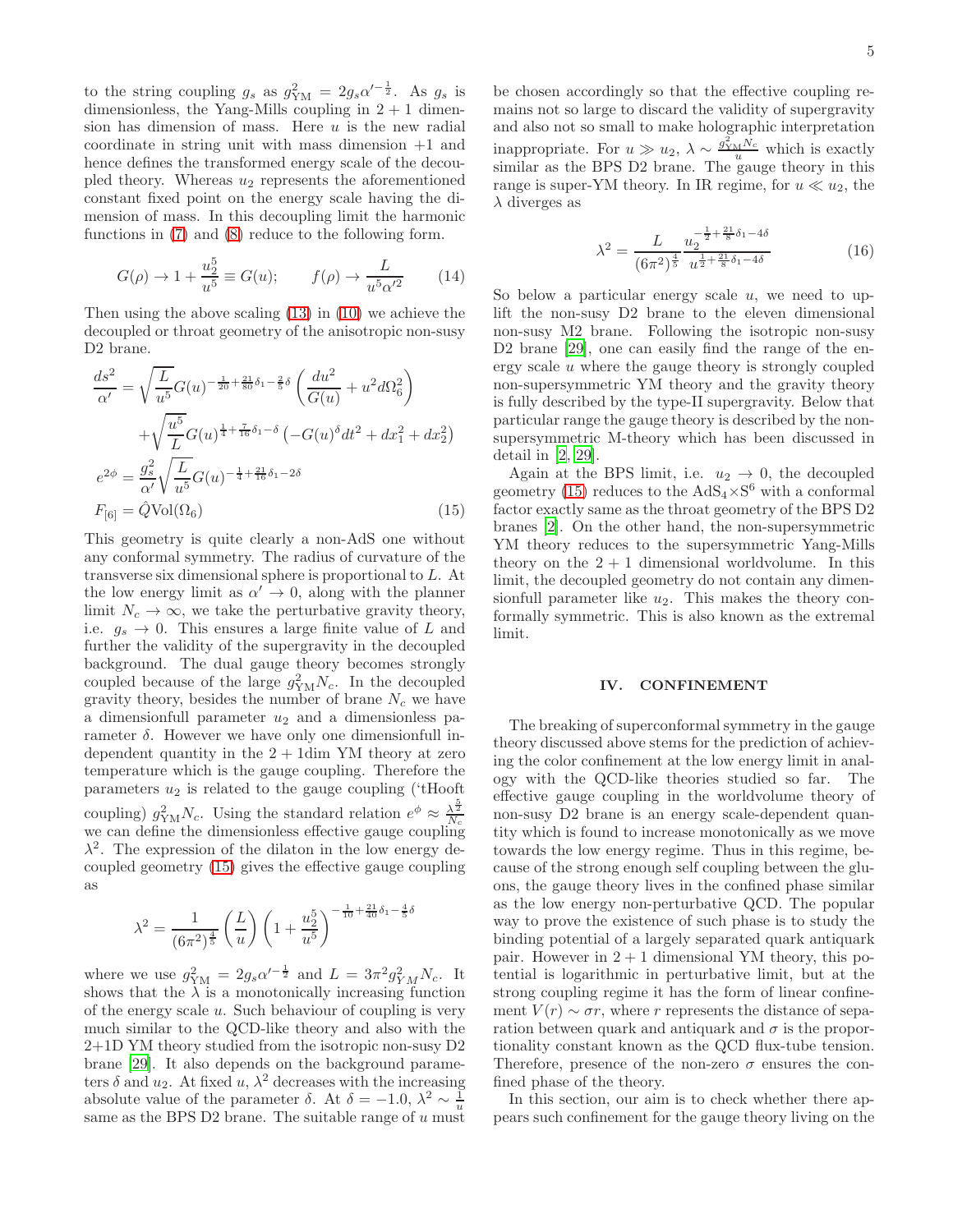anisotropic non-susy D2 brane. To study this in holo-graphic approach [\[7\]](#page-9-8), we consider a  $Q - \overline{Q}$  pair on the 2+1 dimensional boundary theory and an open string as a probe in the  $3+1$  dimensional non-AdS decoupled geometry. Here the two ends of the probe string are connected with the  $Q - \overline{Q}$  pair and rest of the string is hanging inside the bulk. Depending on the separation of the quark pair, the lowest point of the string moves along the radial direction  $u$  in the bulk. Now it is convenient to find the binding potential of the quark pair using the thermal expectation value of the timelike Wilson loop with the relation,  $W^F(\mathcal{C}) = Exp[iS(\mathcal{C})] = Exp[iV(\mathcal{C})\tau]$  [\[24](#page-10-8)– [28\]](#page-10-9).  $C$  is the timelike Wilson loop in gauge theory which is equivalent to the extremal worldsheet area swept out by the open string (probe) and  $S(\mathcal{C})$  is the Nambo-Goto action calculated for that extremal worldsheet and  $\tau$  defines the temporal length of the loop  $\mathcal{C}$ . In the decoupled geometry, Nambo-Goto action for the given open string is

<span id="page-5-1"></span>
$$
S = \frac{1}{2\pi} \int d^2 \zeta \sqrt{-\text{Det}\left(g_{\alpha\beta}\right)}\tag{17}
$$

where the two dimensional pull-back metric is  $g_{\alpha\beta}$  =  $G_{\mu\nu} \frac{\partial X^{\mu}}{\partial \zeta^{\alpha}} \frac{\partial X^{\nu}}{\partial \zeta^{\beta}}$ ,  $X^{\mu}$  being the 10 dimensional bulk coordinates and  $\zeta^{\alpha}, \alpha = 0, 1$  being the coordinates of the two-dimensional worldsheet drawn by the string. Here, the paramterization taken for the test string is

<span id="page-5-0"></span>
$$
\zeta^0 = t, \zeta^1 = x^1 = x, u = u(x). \tag{18}
$$

where x denotes the  $Q-\overline{Q}$  separation. It is obvious from [\(18\)](#page-5-0) that the separation x between  $Q-Q$  and the length of the test string depend on the energy scale of the decoupled theory. The worldsheet is taken to be localized at some constant values of other bulk coordinates. With such parametrization, the two dimensional metric components can be written as

$$
g_{\zeta^0\zeta^0} = G_{tt}
$$
  
\n
$$
g_{\zeta^0\zeta^1} = g_{\zeta^1\zeta^0} = 0
$$
  
\n
$$
g_{\zeta^1\zeta^1} = G_{x^1x^1} + G_{uu} \left(\frac{\partial u}{\partial x}\right)^2
$$
\n(19)

Substituting these we get the action [\(17\)](#page-5-1) as

$$
S = \frac{1}{2\pi} \int dt dx P(u) \left[ 1 + M^2(u) \left( \frac{du}{dx} \right)^2 \right]^{\frac{1}{2}} \tag{20}
$$

where,

$$
P(u) = \sqrt{\frac{u^5}{L}} G(u)^{\frac{1}{4} + \frac{7}{16}\delta_1 - \frac{1}{2}\delta}
$$
 (21)

$$
M(u) = \sqrt{\frac{L}{u^5}} G(u)^{-\frac{13}{20} - \frac{7}{80}\delta_1 + \frac{3}{10}\delta}
$$
 (22)

This action depends on the slope  $\frac{du}{dx}$  defining the rate of change of the vertical distance of the string from the singularity inside the bulk with the length of separation  $x$ between  $Q-\overline{Q}$  pair. Now to get a stable configuration we need to set  $\frac{du}{dx} = 0$  and in that situation the worldsheet area is completely given by  $P(u)$ . So to find the minimal area we need to find the global minima of  $P(u)$ . We find that the global minima of  $P(u)$  is located at

$$
u_m = \left(\frac{7}{8}\delta_1 - \delta - \frac{1}{2}\right)^{\frac{1}{5}} u_2
$$
 (23)

for the geometry under consideration. The term within the parenthesis in the above expression of  $u_m$  must be real and positive in order to achieve confinement. This is precisely maintained by modifying the valid range of  $\delta$  to  $-\frac{1}{2} < \delta \leq 0$ . Again We have seen in the last section that  $u$  can not be boundlessly small because of the validation of the supergravity theory. So at this point we need to be conscious so that the bottom of the string does not reach very close to the singularity. Plotting  $u_m$  against  $\delta$ in Figure [1,](#page-5-2) we can see the string goes very close to the singularity near  $\delta = -0.5$ . So, in view of the validation of the supergravity description, this particular method to find the confinement is allowed only when  $\delta$  is far away from  $-0.5$ . Now at the minimum  $u = u_m$ , the binding



<span id="page-5-2"></span>FIG. 1. The plot of  $\frac{u_m}{u_2}$  vs  $\delta$ .

potential of the  $Q - \bar{Q}$  pair at the maximum separation  $\Delta x$  between the quark and the antiquark is found to be

<span id="page-5-3"></span>
$$
V = \frac{1}{2\pi} \int dx P(u_m)
$$
  
=  $\frac{\Delta x}{2\pi} \sqrt{\frac{u_2^5}{8L} (7\delta_1 - 8\delta - 4)^{\frac{1}{4} - \frac{7}{16}\delta_1 + \frac{1}{2}\delta}}$   
 $\times (7\delta_1 - 8\delta + 4)^{\frac{1}{4} + \frac{7}{16}\delta_1 - \frac{1}{2}\delta}$  (24)

Here  $\Delta x = \int dx$  being the maximum separation of the quark pair is the maximum length of the QCD flux-tube. The binding potential is linearly proportional to the fluxtube length with a non-trivial proportionality constant. This constant coefficient of  $\Delta x$  in the equation [\(24\)](#page-5-3) is identified as the tension of the flux tube  $\sigma$ .

<span id="page-5-4"></span>
$$
\sigma = \frac{1}{2\pi} \sqrt{\frac{u_2^5}{8L}} \left[ (7\delta_1 - 8\delta)^2 - 16 \right]^{\frac{1}{4}}
$$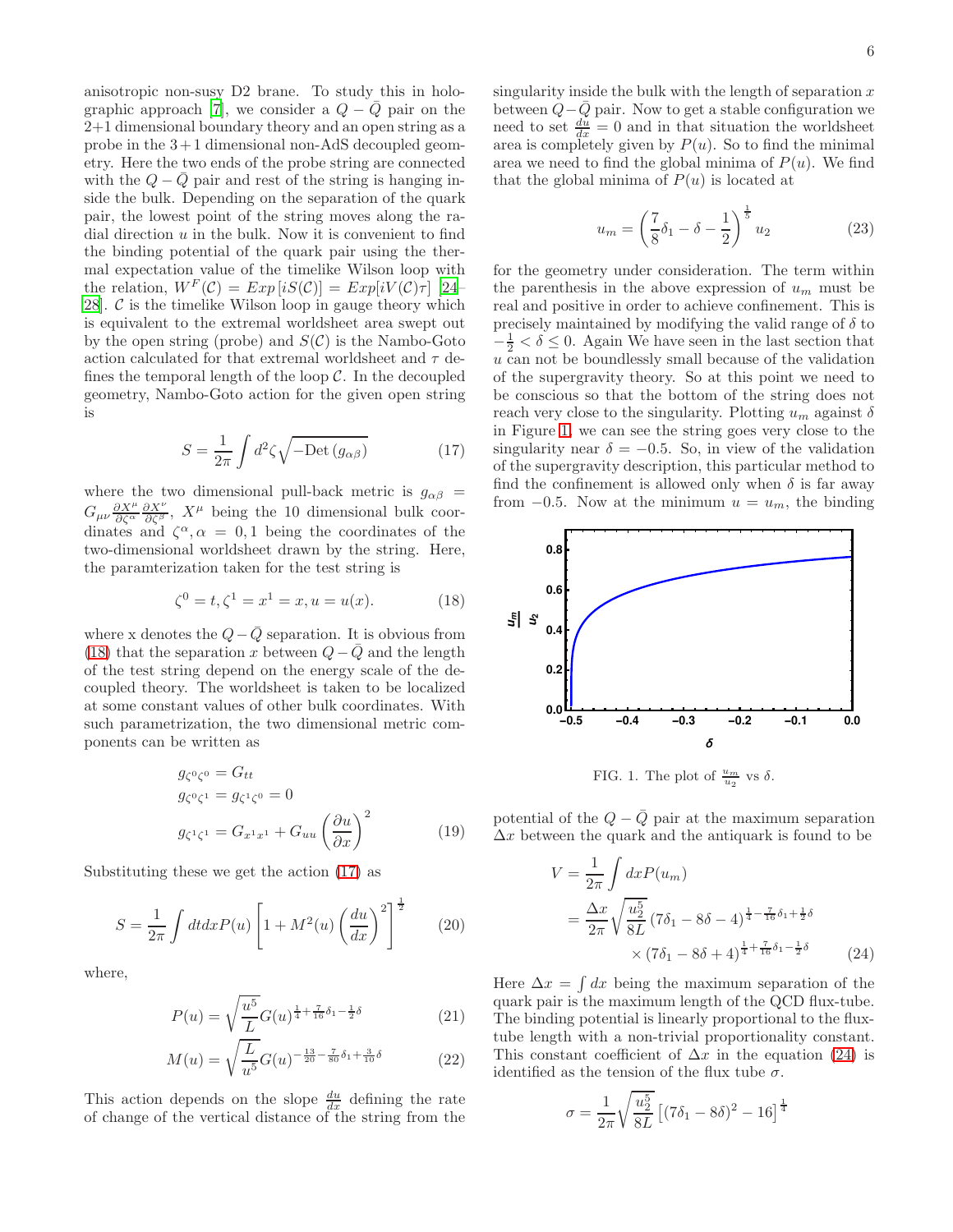$$
\times \left(\frac{7\delta_1 - 8\delta + 4}{7\delta_1 - 8\delta - 4}\right)^{\frac{7}{16}\delta_1 - \frac{1}{2}\delta} \tag{25}
$$

The QCD flux-tube tension  $\sigma$  depends on the dimensionfull quantities  $u_2$  and L and dimensionless parameter  $\delta$ . The mass dimension of  $\sigma$  is +2. Like the non-susy isotropic D2 brane [\[29\]](#page-10-10), we can set the fixed energy scale of the gravity background  $u_2 = g_{YM}^2 N_c$  and can find the dimensionless quantity  $\frac{\sqrt{\sigma}}{a^2}$  $\frac{\sqrt{\sigma}}{g_{YM}^2 N_c}$  as,

<span id="page-6-2"></span>
$$
\frac{\sqrt{\sigma}}{g_{YM}^2 N_c} = \frac{1}{2\pi} \left(\frac{1}{6}\right)^{\frac{1}{4}} \left[ (7\delta_1 - 8\delta)^2 - 16 \right]^{\frac{1}{8}}
$$

$$
\times \left(\frac{7\delta_1 - 8\delta + 4}{7\delta_1 - 8\delta - 4}\right)^{\frac{7}{32}\delta_1 - \frac{1}{4}\delta} \qquad (26)
$$

For different values of  $\delta$  within its specified range, the QCD string tension is tabulated below in Table [I.](#page-6-1) Here,

<span id="page-6-1"></span>TABLE I. Values of  $\sqrt{\sigma}$  at  $u_2 = g_{\text{YM}}^2 N_c$  using [\(26\)](#page-6-2).

|                                                                                       | $0.0^{\circ}$ | $ -0.1 $ $-0.2 $ $-0.3 $ $-0.4 $ $-0.49$ |  |  |
|---------------------------------------------------------------------------------------|---------------|------------------------------------------|--|--|
| $ (-\delta)^{1/5} $ 0.0   0.63   0.72   0.78   0.83   0.86                            |               |                                          |  |  |
| $\frac{\sqrt{\sigma}}{g_{\text{YM}}^2 N_c}$ 0.2010 0.1980 0.1942 0.1891 0.1824 0.1729 |               |                                          |  |  |

we can see that  $\sigma$  is decreasing with the increasing values of  $-\delta$  and has maxima at  $\delta = 0$ . We have seen in the previous section that the effective gauge coupling  $\lambda^2$ decreases with the increasing  $-\delta$ . This indicates that the flux-tube tension  $\sigma$  is proportional to the effective gauge coupling  $\lambda^2$ . As the background [\(15\)](#page-4-1) reduces to the isotropic D2 brane at  $\delta = 0$ , the value of  $\frac{\sqrt{\sigma}}{\sigma^2}$  $\frac{\sqrt{\sigma}}{g_{\rm YM}^2 N_c}$  at  $\delta = 0$  in the present solution matches with isotropic case [\[29\]](#page-10-10) with  $\gamma = 1$  (where  $\gamma$  is defined in that article.). At this point it can be checked that at  $\delta = 0$ ,  $\frac{\sqrt{\sigma}}{\sigma^2}$  $\frac{\sqrt{\sigma}}{g_{\text{YM}}^2 N_c}$  get the value  $0.2010$  which has good agreement with the lattice QCD [\[36](#page-10-14)] and the theoretical prediction [\[34\]](#page-10-12). Since we have seen  $\delta = -1$  is supposed to represent the transition temperature of the confinement-deconfinement transition in the gauge theory, the flux-tube tension should vanish after crossing that point [\[42](#page-10-19)]. However we are unable to compare this behaviour in our case as the method used herein does not allow us the whole parametric range.

Now in the BPS limit [\[4](#page-9-4)],  $u_2 \rightarrow 0$ ,  $\sigma$  becomes zero according to the definition [\(25\)](#page-5-4). This is also consistent in another view. As we have seen earlier that at the BPS limit the considered non-susy anisotropic background reduces to the supersymmetric (BPS) D2 brane background. The BPS D2 brane processes the supersymmetric Yang-Mills theory as a dual theory in its worldvolume. The super-YM theory is known to be a deconfined theory, so  $\sigma$  does not exist there.

# <span id="page-6-0"></span>V. MASS SPECTRUM OF  $0^{-+}$

We know that, at the low energy (below a critical energy scale), the self-coupling of the gluons is much stronger which prevents the existence of the free gluons. These self-coupling gluons form the bound state, named as glueball. These bound states take a major role in the dynamics of the non-perturbative QCD. Eventually, the idea of glueball is entirely theoretical. Till date, there is no experimental evidence of these. According to the bag model [\[43](#page-10-20)[–45\]](#page-10-21), there are two fundamental modes of gluon field – transverse electric (TE) mode with even parity and transverse magnetic (TM) mode with odd parity. The singlet bound state of these two different modes, (TETM), gives the pseudoscalar glueball 0−<sup>+</sup> having zero spin, odd parity and even charge conjugation. The various different combinations of these modes give other glueballs like  $0^{++}$ ,  $2^{++}$ ,  $2^{-+}$ ,  $1^{+-}$  etc (where  $J$  of the form  $J^{PC}$  indicates the spin of the bound state). In this section we will evaluate the mass spectrum of the pseudoscalar glueball which is one of the non-trivial properties of non-perturbative QCD3. The discreteness of the spectrum is shown theoretically [\[46\]](#page-10-22). Some articles have calculated the numerical value of the mass in lattice QCD [\[38\]](#page-10-15) and also with holographic approaches [\[8,](#page-9-9) [9](#page-9-7)]. Here to study the mass spectrum of  $0^{-+}$  in  $2+1$ dimensional QCD-like theory, in holographic model, we consider non-susy anisotropic D2 brane. According to the holographic approximation, this glueball mode is associated with the axion field of the bulk theory. So its mass can be found from the excitation of the bulk's axion field [\[8](#page-9-9)]. Although the decoupled gravity theory consists the vanishing axion field, it can have a non-trivial fluctuation  $\chi$ . The linearised equation of this fluctuation in the string frame is presented as

$$
\frac{1}{\sqrt{-G}}\partial_{\mu}\left(\sqrt{-G}G^{\mu\nu}\partial_{\nu}\right)\chi=0
$$

where  $G_{\mu\nu}$  is the background metric [\(15\)](#page-4-1) and G is its determinant. We are interested in the most simplified low energy states of the glueball. So we consider the glueball with zero angular momentum i.e., the fluctuation has spherical symmetry in the six dimensional transverse sphere. Further  $\chi$  is supposed to propagate along the worldvolume. Let us now take the axion fluctuation  $\chi$  as

$$
\chi = f(u)e^{ik_a x^a}
$$

where  $k^a$  is the four-momentum  $(E, \vec{p})$  and it gives the glueball mass as  $M^2 = E^2 - p^2$ . With the above ansatz, the equation of fluctuation of axion field becomes a second order differential equation.

$$
\partial_u^2 f + \left[ \frac{7}{2u} + \left( \frac{3}{4} + \frac{21}{16} \delta_1 - 2\delta \right) \frac{\partial_u G}{G} \right] \partial_u f
$$
  
+ 
$$
\frac{L}{u^5} G(u)^{-\frac{13}{10} - \frac{7}{40} \delta_1 + \frac{3}{5} \delta} \left[ G(u)^{-\delta} E^2 - p^2 \right] f = 0 \quad (27)
$$

We will now take a coordinate transformation  $u = u_2 e^y$ . Because of this choice, the  $0 < u \leq u_2$  regime is zoomed into −∞ < y ≤ 0 which simplifies our numerical analysis. Then we replace  $f(y)$  as

$$
f(y) = e^{-\frac{5y}{4}} \left(1 + e^{-5y}\right)^{-\frac{3}{8} - \frac{21}{32} \delta_1 + \delta} \kappa(y)
$$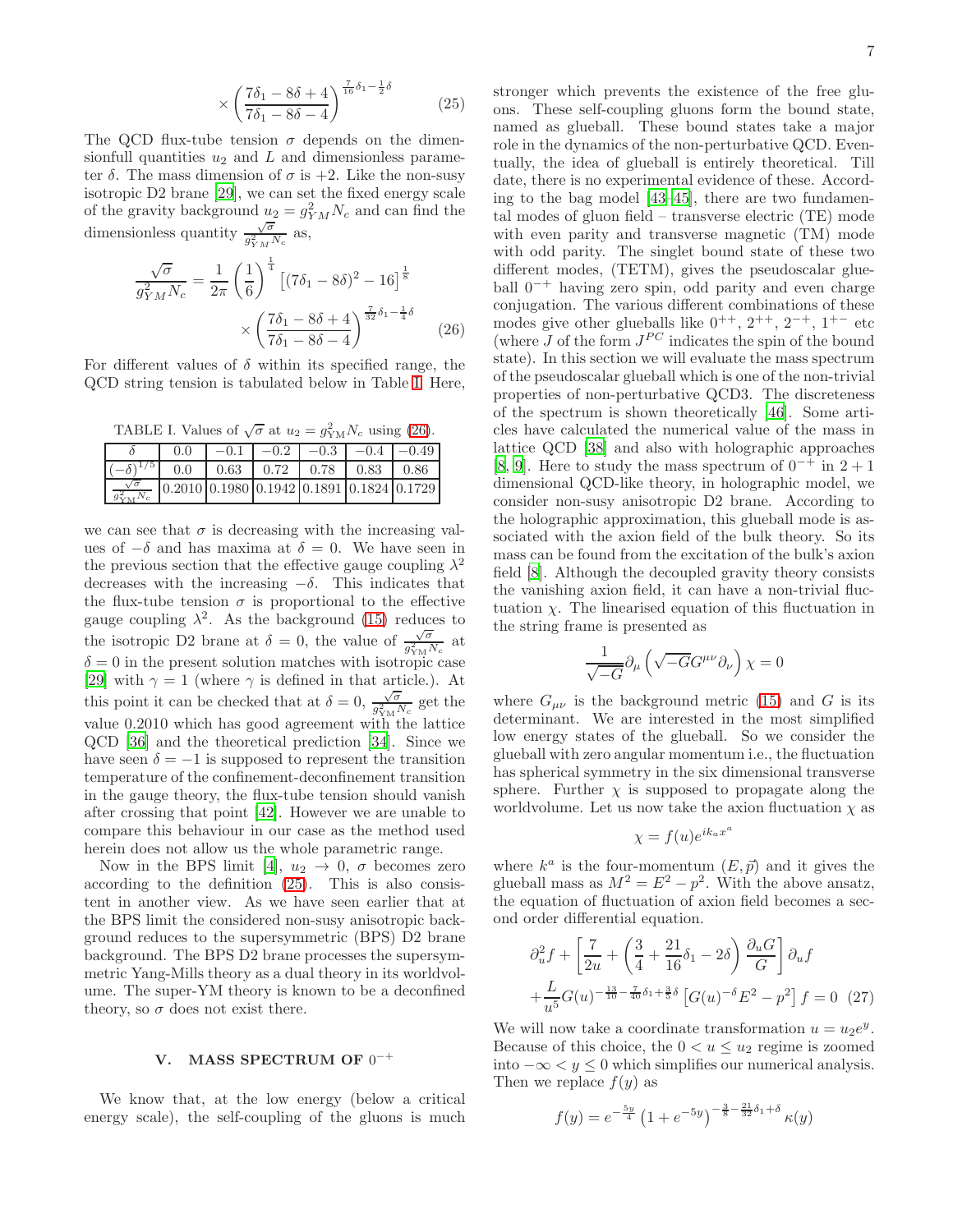<span id="page-7-1"></span>
$$
\kappa^{''}(y) - V(y)\kappa(y) = 0 \qquad (28)
$$

with the potential function,

<span id="page-7-0"></span>
$$
V(y) = \frac{25}{16} + \frac{25}{4} \frac{\left(\frac{3}{4} + \frac{21}{16}\delta_1 - 2\delta\right)}{1 + e^{5y}} + \frac{25}{4} \frac{\left[\left(\frac{1}{4} - \frac{21}{16}\delta_1 + 2\delta\right)^2 - 1\right]}{\left(1 + e^{5y}\right)^2} - e^{-3y} (1 + e^{-5y})^{-\frac{13}{10} - \frac{7}{40}\delta_1 - \frac{2}{5}\delta_{\omega}^2} \tag{29}
$$

where  $m^2 = \frac{LM^2}{u_2^3}$  and  $\omega^2 = \frac{LE^2}{u_2^3}$  and assuming the linear momentum of glueball is negligible in confined state, i.e.,  $E \gg p$ . Now to understand the detail nature of this potential function we first consider its asymptotic behaviour. At the positive and negative infinity of  $y$ , the potential [\(29\)](#page-7-0) takes the following form.

$$
V(y)|_{y \to +\infty} = \frac{25}{16} - e^{-3y} m^2
$$
  

$$
V(y)|_{y \to -\infty} = \frac{25}{4} \left(\frac{1}{4} + \frac{21}{16}\delta_1 - 2\delta\right)^2 - e^{\left(\frac{7}{2} + \frac{7}{8}\delta_1 + 2\delta\right)y} \omega^2
$$

So at positive asymptote the potential merges to constant value  $\frac{25}{16}$ . As we now decrease y we find the point  $y_+$ where V changes sign. It behaves in similar manner at the negative asymptote where it merges to the positive constant  $\frac{25}{4} \left( \frac{1}{4} + \frac{21}{16} \delta_1 - 2 \delta \right)^2$  and changes sign at  $y = y_-$ . So one can easily visualize that the potential forms a small well of negative potential with the boundary  $y_-\leq$  $y \leq y_+$ . The associated turning points of the potentialwell are

$$
y_{+} = \frac{2}{3} \ln\left[\frac{4}{5}m\right]
$$
  

$$
y_{-} = \frac{12}{21 + 20\delta + \sqrt{21 - 20\delta^2}} \ln\left[\frac{5}{8}\frac{1 + \sqrt{21 - 20\delta^2}}{\omega}\right]
$$

Now the concept is as follows : the function  $\kappa(y)$  in [\(28\)](#page-7-1) corresponding to the pseudoscalar glueball  $0^{-+}$  is a normalized wave function of the potential-well [\(29\)](#page-7-0). Therefore, assuming the depth of the well is small enough, the potential follows the WKB quantization condition as given below.

<span id="page-7-2"></span>
$$
\int_{y_{-}}^{y_{+}} dy \sqrt{-V(y)} = \left(n + \frac{1}{2}\right)\pi
$$
 (30)

The last term of the potential [\(29\)](#page-7-0), which is directly proportional to  $\omega^2 \approx m^2$ , controls the depth of the potential-well. So the WKB approximation can be used for the low energy states only. In  $(30)$ , *n* indicates the label of various excited states of the pseudoscalar glueball, e.g., the ground state  $(n = 0)$ , the first excited state  $(n = 1)$ , the second excited state  $(n = 2)$  and so on. So the above approximation is applicable for the first few  $n$ values. The left hand side of  $(30)$  is a function of m and  $\delta$  where the right hand side is a constant for a given level

<span id="page-7-3"></span>

| δ      | $n=0$                          | $n=1$           | $n=2$           | $m_{0-+}^*$<br>$m_{0-+}$ | $M_{0-+}$<br>$\sqrt{\sigma}$ |
|--------|--------------------------------|-----------------|-----------------|--------------------------|------------------------------|
| 0.0    | 5.19162 8.49143 11.7237        |                 |                 | 1.6356                   | 4.745                        |
|        | $-0.1$ 5.11806 8.29351 11.3957 |                 |                 | 1.62044                  | 4.748                        |
|        | $-0.2$ 5.02796 8.06344         |                 | 11.0218         | 1.60372                  | 4.757                        |
|        | $-0.3$ 4.91824 7.79513 10.5931 |                 |                 | 1.58494                  | 4.777                        |
|        | $-0.4$ 4.78409 7.47973 10.0977 |                 |                 | 1.56346                  | 4.819                        |
|        | $-0.5$ 4.61774 7.10415         |                 | 9.518           | 1.53845                  |                              |
| $-0.6$ | 4.4062                         | 6.64836         | 8.82754         | 1.50886                  |                              |
| $-0.7$ | 4.1262                         | 6.0799          | 7.98421         | 1.47349                  |                              |
|        | $-0.8$ 3.73338                 | 5.34067         | 6.91322         | 1.43052                  |                              |
|        | $-0.9$ 3.13331                 | 4.30372 5.45271 |                 | 1.37354                  |                              |
|        | $-1.0$ 2.07339                 |                 | 2.46851 2.98422 | 1.19057                  |                              |

n. So evaluating the integration in  $(30)$ , we can find the mass m for given  $\delta$  and n.

The complicated form of the potential [\(29\)](#page-7-0) makes it harder to solve the WKB equation [\(30\)](#page-7-2) analytically. However, following [\[40](#page-10-17)], one can find some analytical expressions of m or  $\omega$  by using the Taylor series expansion of the integrand in [\(30\)](#page-7-2) assuming large  $\omega$ . Otherwise m can be solved using numerical technique, which is going to be used in this article. In the numerical technique, for given  $\delta$  and n, we first find the boundary of the potentialwell  $(y_-, y_+)$  from the roots of the equation  $V(y) = 0$ . Next, using the shooting method we find the value of  $\omega$ which satisfies the equality condition of [\(30\)](#page-7-2). Here the Table [II](#page-7-3) has listed the values of m for few sets of  $(n, \delta)$  using the numerical technique. We find pseudoscalar glueball mass in the unit of  $\sqrt{u_2^3/L}$ , i.e.,  $M = m\sqrt{u_2^3/L}$ . Again, we know that, for the non-perturbative QCD-like gauge theory,  $u_2 \sim g_{\rm YM}^2 N_c$  which finally expresses the mass in the unit of  $g_{\rm YM}^2 N_c$ . At  $\delta = 0$ , the states are found to have maximum masses. So for the isotropic gravity background the glueball has largest mass and it decreases as the anisotropy is introduced. Due to the increase of the anisotropry parameter,  $-\delta$ , the energy gap between two energy states also decreases. At  $\delta = -1$ , the masses of the first few energy levels take small but finite values and are also found to differ from each other with small gap. This behaviour of the spectrum is also presented pictorially. In the Figure [2,](#page-8-1) the pseudoscalar glueball mass  $m$  have been plotted against the parameter  $(-\delta)^{1/5}$  for first three energy levels. The masses have been found to maintain almost a constant value up to  $(-\delta)^{1/5} \approx 0.7$  and shown an abrupt variation as it goes very close to the transition point  $(-\delta)^{1/5} \approx 1$ . These are similar to the study of the anisotropic nonsusy D3 brane [\[40\]](#page-10-17) where the same has been studied in 3 + 1 dimensional QCD-like theory. Therefore, from the holographic study of the  $2+1$  dimensional QCD-like theory under the deconfinement transition, we can have two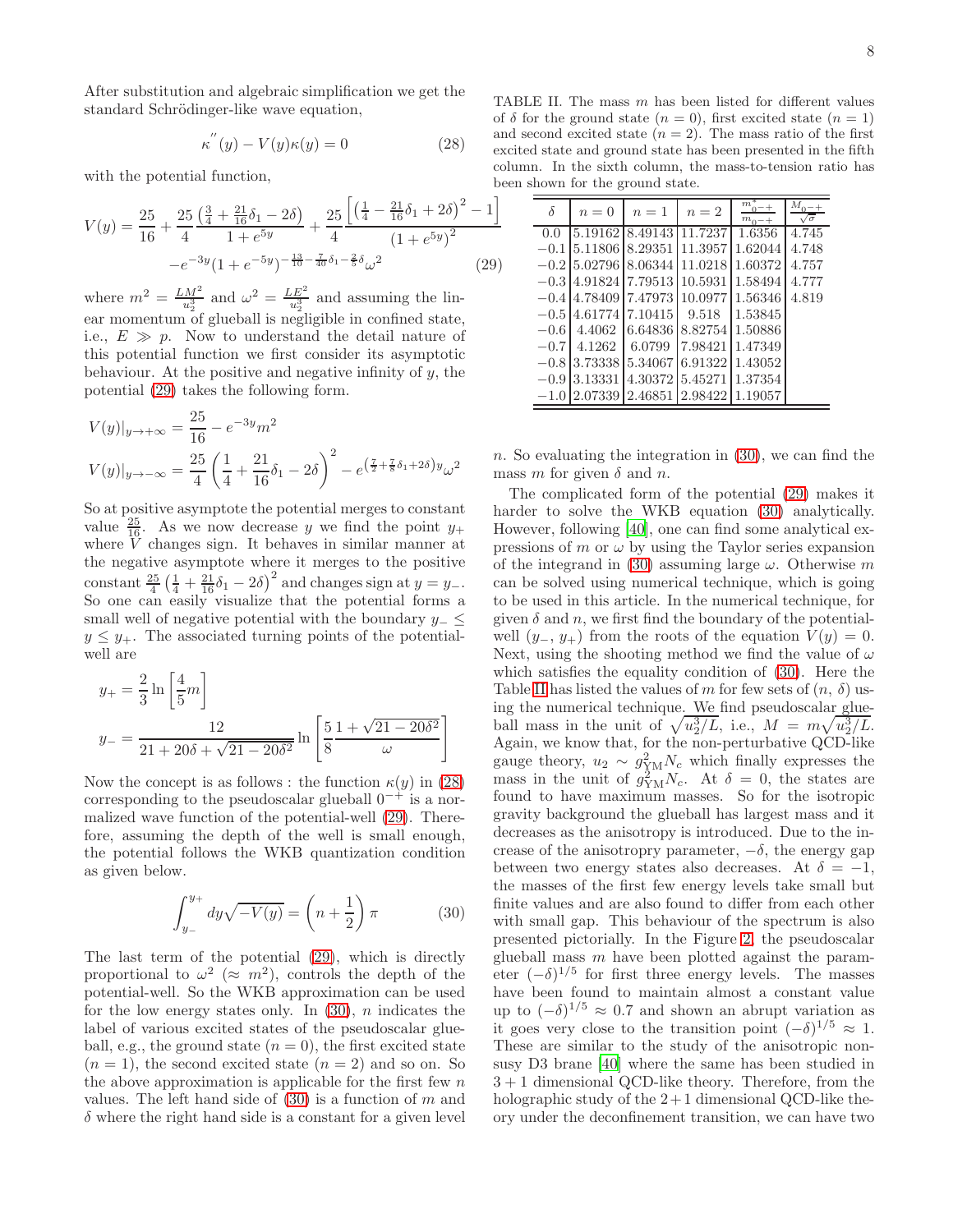

<span id="page-8-1"></span>FIG. 2. The plot of m vs  $(-\delta)^{1/5}$  for various energy levels;  $n = 0$  (blue),  $n = 1$  (green) and  $n = 2$  (red).

important observations as follow. Firstly, for a given energy level, the mass significantly decreases as the parameter  $\delta$  moves towards the Hawking-Page transition point. It is consistent with our prediction since we know this transition gives the deconfinement transition in the dual QCD-like gauge theory and the glueballs are supposed to exist only in the confined phase. Second one is the contraction of the mass gap between two energy levels as they head towards the transition point. The mass can depend on  $\delta$  either through the effective gauge coupling  $\lambda^2$  or through the explicit presence of  $\delta$  in m. We have seen that  $\lambda^2$ , for fixed energy scale, decreases with the increasing value of  $-\delta$ . As the effective gauge coupling becomes weaker the glueball mass is expected to decrease. So our first observation can be explained easily referring the  $\lambda^2$ -dependence of m. In [\[29\]](#page-10-10), the variation of the pseudoscalar glueball mass has been studied with respect to the parameter which represents the gluon condensation at zero temperature. There the mass gap between two energy levels remains constant however the mass of the individual state varies (TABLE II in [\[29\]](#page-10-10)). So to argue the second observation, we expect that the mass of the glueball explicitly depends on the parameter δ. Now like the case of the flux-tube tension if we take  $u_2 = g_{\text{YM}}^2 N_c$ , the dimensionfull mass M of the glueball can be written in terms of m as  $M = \frac{m}{\sqrt{3}\pi} g_{\rm YM}^2 N_c$  which is in the same unit as  $\sqrt{\sigma}$ . In Table [II,](#page-7-3) we have seen that the ratio  $\frac{M_{0^{-+}}}{\sqrt{\sigma}}$  is almost constant for the ground state. However we have discussed before, due to the validity of supergravity approximation, we are not able to calculate σ beyond a certain value of δ. The ratio has been also plotted in Figure [3](#page-8-2) for the ground state, first excited state and the second excited state. In all of these three cases  $\frac{M_n}{\sqrt{\sigma}}$  have been found to have the constant value, where  $M_n$  indicates the mass of the *n*-th energy state. Like the isotropic case [\[29\]](#page-10-10), the ratio differs with the factor of  $3n$ for the various states, i.e., the energy gap between two states  $M_{n_1} - M_{n_2} = 3(n_1 - n_2)\sqrt{\sigma}$ .



<span id="page-8-2"></span>FIG. 3. The plot of  $\frac{M_n}{\sqrt{\sigma}}$  vs  $(-\delta)^{1/5}$  where  $M_n$  is the mass of the  $n<sup>th</sup>$  excited state of the pseudoscalar glueball;  $n = 0$ (blue),  $n = 1$  (green) and  $n = 2$  (red).

#### <span id="page-8-0"></span>VI. CONCLUSION

The behavior of the  $2+1$  dimensional nonperturbative quantum chromodynamics is known to have various qualitative similarities with the 3+1 dimension. Here we have presented the same considering two particular quantities of QCD – flux-tube tension  $\sigma$  and the pseudoscalar glueball spectrum  $M$ . The anisotropic non-susy D2 brane has been considered as the holographic dilatonic gravity model. This brane solution is non-BPS. Generally, this model is supposed to contain the open string tachyon mode in the worldvolume theory for finite charge of the brane and the gauge theory is the Yang-Mills theory in presence of the tachyonic mode. But, in the decoupling limit, the charge of the brane has been taken to be infinitely large which has suppressed the tachyonic mode from the gauge theory. It has reduced the gauge theory to the Yang-Mills theory with some non-trivial excitations without any tachyon [\[39](#page-10-16), [47](#page-10-23), [48](#page-10-24)]. In this article, the non-AdS decoupled background [\(15\)](#page-4-1) has indicated the non-trivial fixed point on the energy scale and the dilatonic profile has given the energy scale dependent gauge coupling. So the corresponding gauge theory is expected to be similar with the QCD in  $2 + 1$  dimensions. Gravity theory contains the parameters  $u_2$  and  $\delta$  which are supposed to be related to the dimensionfull 't Hooft coupling  $(g_{\text{YM}}^2 N_c)$  and temperature T of that  $2 + 1$  dimensional QCD-like gauge theory. At  $\delta = -1$ , the gravity geometry has been found to reduce to the black D2 brane with temperature  $T_c \sim u_2$ , i.e., the Hawking-Page transition. Also the gravity background asymptotically reduces to the form  $AdS_4 \times S^6$ . Therefore, following the Hawking-Page transition of the non-susy anisotropic D3 brane [\[40\]](#page-10-17), we can assume an empirical definition of the temperature as

$$
T = \left(-\delta\right)^{1/5} T_c. \tag{31}
$$

So, varying the parameter  $\delta$ , we can go from the confined theory to the deconfined theory, at  $T = T_c$ . Therefore the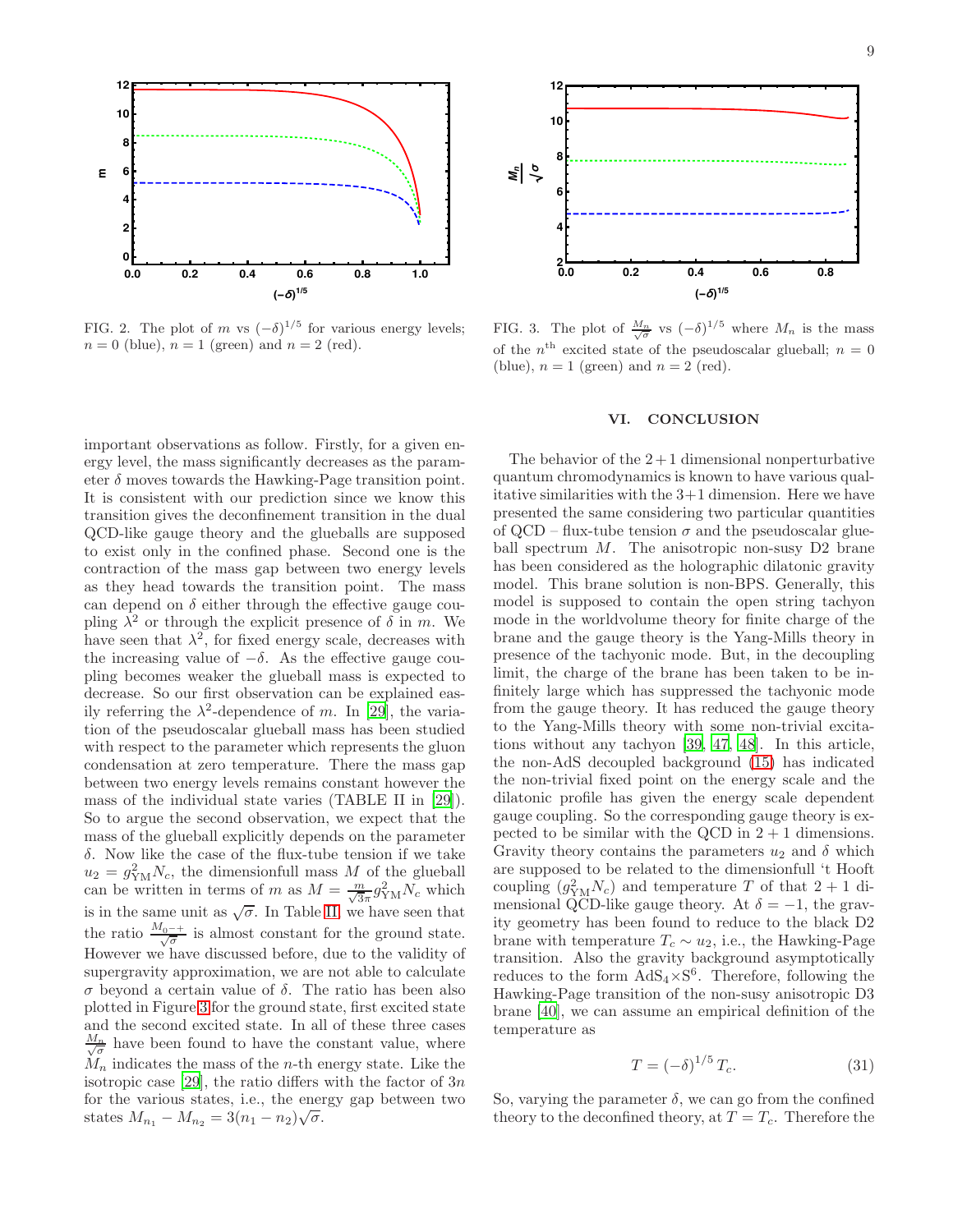corresponding gauge theory is the  $2+1$  dimesional Yang-Mills theory with some excitations at the finite temperature  $T$ . In this article we have found the variation of the QCD flux-tube tension  $\sigma$  with T up to  $T/T_c \approx 0.8$ . We have noticed that the flux-tube tension has been decreased with T although the slope is very small which can be backed with the following fact. Here the method we have used to show the confinement did not allow us to access the high temperature regime due to the violation of the supergravity approximation. So we have observed the confinement in the low temperature regime only and in that regime, as the theory is completely confined, we have not observed any non-trivial change of  $\sigma$  with T in Table [I.](#page-6-1) Considering the fluctuation of the axion field, we have shown the variation of the pseudoscalar glueball mass with  $\delta$  in Table [II.](#page-7-3) The explicit  $\delta$ -dependence of the spectrum indicates that the mass of a given energy state depends on T along with the effective gauge coupling  $\lambda^2$ . In Figure [2](#page-8-1) we have plotted the variation of mass with  $T/T_c = (-\delta)^{1/5}$  for first three lowest energy levels. M's have maximum value at  $T = 0$ . As we have increased  $T$ ,  $M$  has been found to decreased slowly for the lower value of  $T$  and near  $T/T_c = 1$  they have shown a significant change. We have also seen that mass gap of two consecutive energy levels of the glueball is directly related to T. At  $T = T_c$  this gap has been reduced to a trivial order of the mass.

In a recent article [\[20\]](#page-10-4), with the higher order corrections in the effective string action, the value of the fluxtube tension has been predicted to be  $\sqrt{\sigma} = 486.4 \text{MeV}$ for SU(3) and  $\sqrt{\sigma} = 487.6$ MeV for SU(2) at zero temper-ature. Using our definition [\(26\)](#page-6-2) with  $\delta = 0$ , these indicate  $g_{\text{YM}}^2 N_c$  to be equal to 2419.9MeV and 2425.87MeV respectively. With these data, our holographic results given in Table [II](#page-7-3) predicts the ground state mass of  $0^{-+}$ is to be 2.3GeV at  $T = 0$  and 0.9GeV at  $T = T_c$ , where

for the first excited state these are 3.8GeV and 1.1GeV respectively. The mass gap between these two state has been decreased from 1.5GeV to 0.2GeV as temperature changes from 0 to  $T_c$ , which is also a non-trivial change of spectrum. At  $T = T_c$  the non-susy anisotropic D2 brane has been transformed in to the black D2 brane. Holographically, at this particular temperature  $T_c$ , the  $2 + 1$  dimensional QCD-like theory is expected to show the well-known QCD phase transition from the confine-ment to deconfinement<sup>[1](#page-9-10)</sup>. In the deconfined phase the glueballs are supposed to be replaced by the free gluons. So our observed decay of the pseudoscalar glueball spectrum can be taken as signature of the deconfinement transition in the aforementioned QCD-like gauge theory.

Although we have presented some significant observations of  $2 + 1$  dimensional Yang-Mills. Our study has been restricted with few constraints. Firstly, here we don't have the exact relation of T with  $\delta$  and  $u_2$  which can be found by studying the thermodynamics in this model. Secondly, as we have mentioned earlier that due to the validity of the supergravity approximation, our used method was unable to study the confinement for the whole confined phase, so to strengthen the observation of the  $2 + 1$  dimensional QCD phase transition in this background we need to apply some other approach. Again, one can further study the other modes of glueball in this gravity background to check the existence of the transition at the concluded point. However the non-zero mass of the glueball at  $T = T_c$  can be argued with the concept of the partial deconfinement, it will be interesting to study the same in the black D2 brane background. Apart from these, there are various properties of the nonperturbative QCD3 which are analogous to the QCD4, they should be studied in the present gravity model to explore the detail of the dual gauge theory.

- <span id="page-9-1"></span><span id="page-9-0"></span>[1] J. M. Maldacena, Adv. Theor. Math. Phys.<br>2. 231-252 (1998) doi:10.1023/A:1026654312961 2, 231-252 (1998) doi:10.1023/A:1026654312961 [\[arXiv:hep-th/9711200](http://arxiv.org/abs/hep-th/9711200) [hep-th]].
- <span id="page-9-2"></span>[2] O. Aharony, S. S. Gubser, J. M. Maldacena, H. Ooguri and Y. Oz, Phys. Rept. 323, 183- 386 (2000) doi:10.1016/S0370-1573(99)00083-6 [\[arXiv:hep-th/9905111](http://arxiv.org/abs/hep-th/9905111) [hep-th]].
- <span id="page-9-3"></span>[3] K. Nayek and S. Roy, JHEP 03, 102 (2016) doi:10.1007/JHEP03(2016)102 [\[arXiv:1506.08583](http://arxiv.org/abs/1506.08583) [hepth]].
- <span id="page-9-4"></span>[4] K. Nayek and S. Roy, Phys. Lett. B 766, 192-195 (2017) doi:10.1016/j.physletb.2017.01.007 [\[arXiv:1608.05036](http://arxiv.org/abs/1608.05036) [hep-th]].
- <span id="page-9-5"></span>[5] J. X. Lu and S. Roy, JHEP 02, 001 (2005) doi:10.1088/1126-6708/2005/02/001 [\[arXiv:hep-th/0408242](http://arxiv.org/abs/hep-th/0408242) [hep-th]].
- <span id="page-9-6"></span>[6] E. Witten, Adv. Theor. Math. Phys. 2, 505-532 (1998) doi:10.4310/ATMP.1998.v2.n3.a3 [\[arXiv:hep-th/9803131](http://arxiv.org/abs/hep-th/9803131) [hep-th]].<br>[7] N. R.
- <span id="page-9-8"></span>Constable and R. C. Myers, JHEP 11, 020 (1999) doi:10.1088/1126-6708/1999/11/020 [\[arXiv:hep-th/9905081](http://arxiv.org/abs/hep-th/9905081) [hep-th]].
- <span id="page-9-9"></span>[8] H. Ooguri, H. Robins and J. Tannenhauser, Phys. Lett. B 437, 77-81 (1998) doi:10.1016/S0370-2693(98)00877-6 [\[arXiv:hep-th/9806171](http://arxiv.org/abs/hep-th/9806171) [hep-th]].
- <span id="page-9-7"></span>[9] C. Csaki, H. Ooguri, Y. Oz and J. Terning, JHEP 01, 017 (1999) doi:10.1088/1126-6708/1999/01/017 [\[arXiv:hep-th/9806021](http://arxiv.org/abs/hep-th/9806021) [hep-th]].
- [10] J. Babington, J. Erdmenger, N. J. Evans, Z. Guralnik and I. Kirsch, Phys. Rev. D 69, 066007 (2004) doi:10.1103/PhysRevD.69.066007 [\[arXiv:hep-th/0306018](http://arxiv.org/abs/hep-th/0306018) [hep-th]].
- [11] C. Csaki and M. Reece, JHEP 05, 062

<span id="page-9-10"></span><sup>1</sup> Some articles [\[21](#page-10-5), [22\]](#page-10-6) argue that the Hawking-Page transition brings the theory to a partial deconfinement. The complete deconfinement occurs at the point of the Gregory-Laflamme transition.